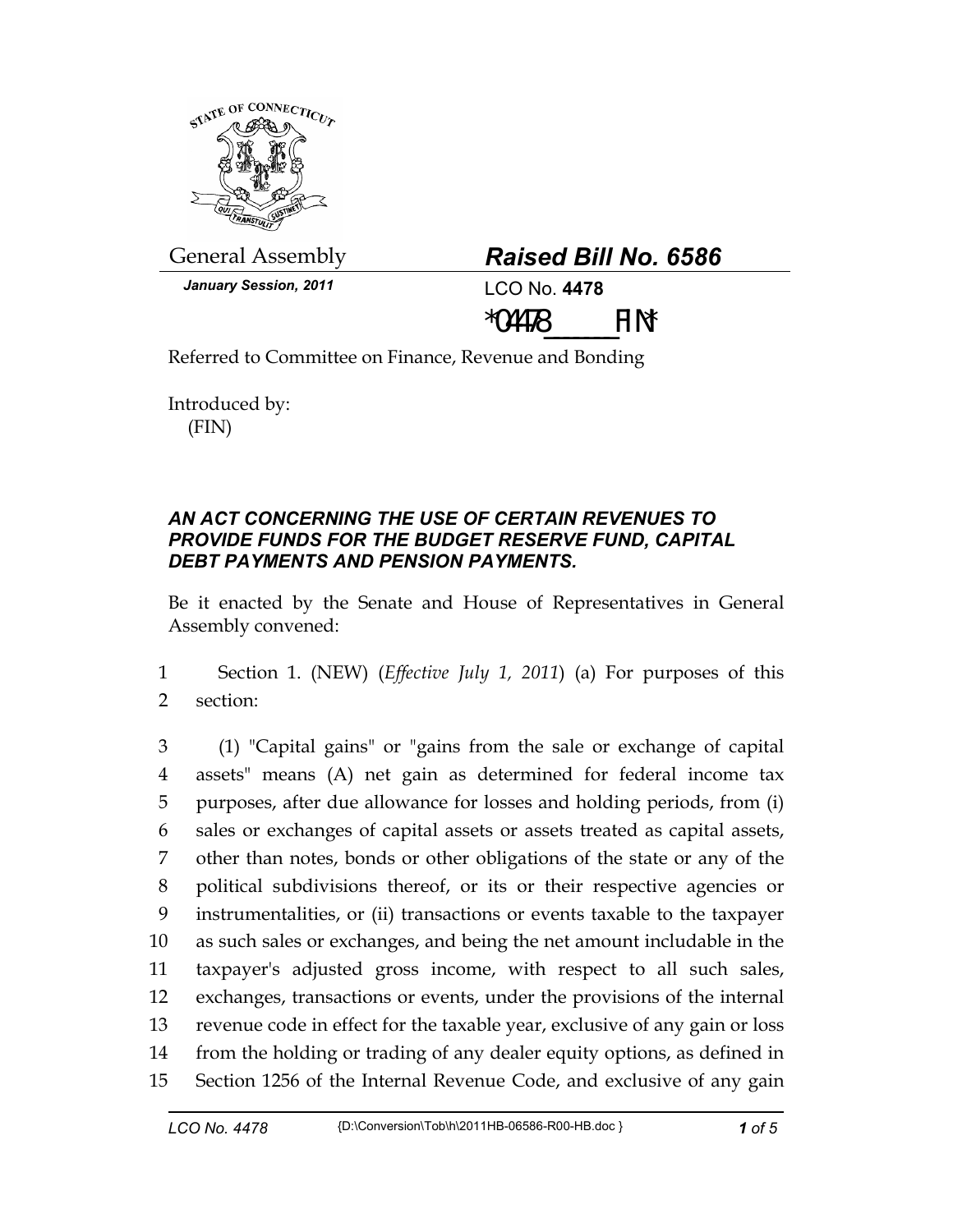16 or loss of a nonresident taxpayer other than from the sale or exchange 17 of real property located in the state, provided such property is a capital 18 asset or an asset treated as a capital asset or such sale or exchange is a 19 transaction or event taxable as a sale or exchange of a capital asset, and 20 (B) net gains from sales or exchanges of certain property, as 21 determined in accordance with Internal Revenue Service Form 4797, 22 exclusive of any such net gain includable under subparagraph (A) in 23 this definition of gains from the sale or exchange of capital assets;

24 (2) "Dividends" means those dividends taxable for federal income 25 tax purposes without regard to the dividend exclusion, but exclusive 26 of exempt dividends;

27 (3) "Exempt dividend" means any dividend or part thereof, other 28 than a capital gain dividend, paid by a regulated investment company 29 where at least fifty per cent of the value of such company's total assets 30 consists of obligations with respect to which taxation by this state is 31 prohibited by federal law, and such regulated investment company 32 designates such dividend or part thereof as an exempt dividend in a 33 written notice mailed to its shareholders not later than sixty days after 34 the close of its taxable year;

35 (4) "Internal Revenue Code" or "code" means the Internal Revenue 36 Code of 1986, or any subsequent corresponding internal revenue code 37 of the United States, as amended from time to time;

38 (5) "Interest income" means (A) any interest income taxable for 39 federal income tax purposes, exclusive of any such income with 40 respect to which taxation by any state is prohibited by federal law, less 41 any amounts forfeited to a bank, savings bank, savings and loan 42 association, credit union or other depository institution, wherever 43 located, as a penalty for premature withdrawal of funds from a time 44 savings account, certificate of deposit or similar class of deposit, and 45 (B) any interest income from obligations issued by or on behalf of any 46 state, political subdivision thereof, or public instrumentality, state or 47 local authority, district, or similar public entity, exclusive of such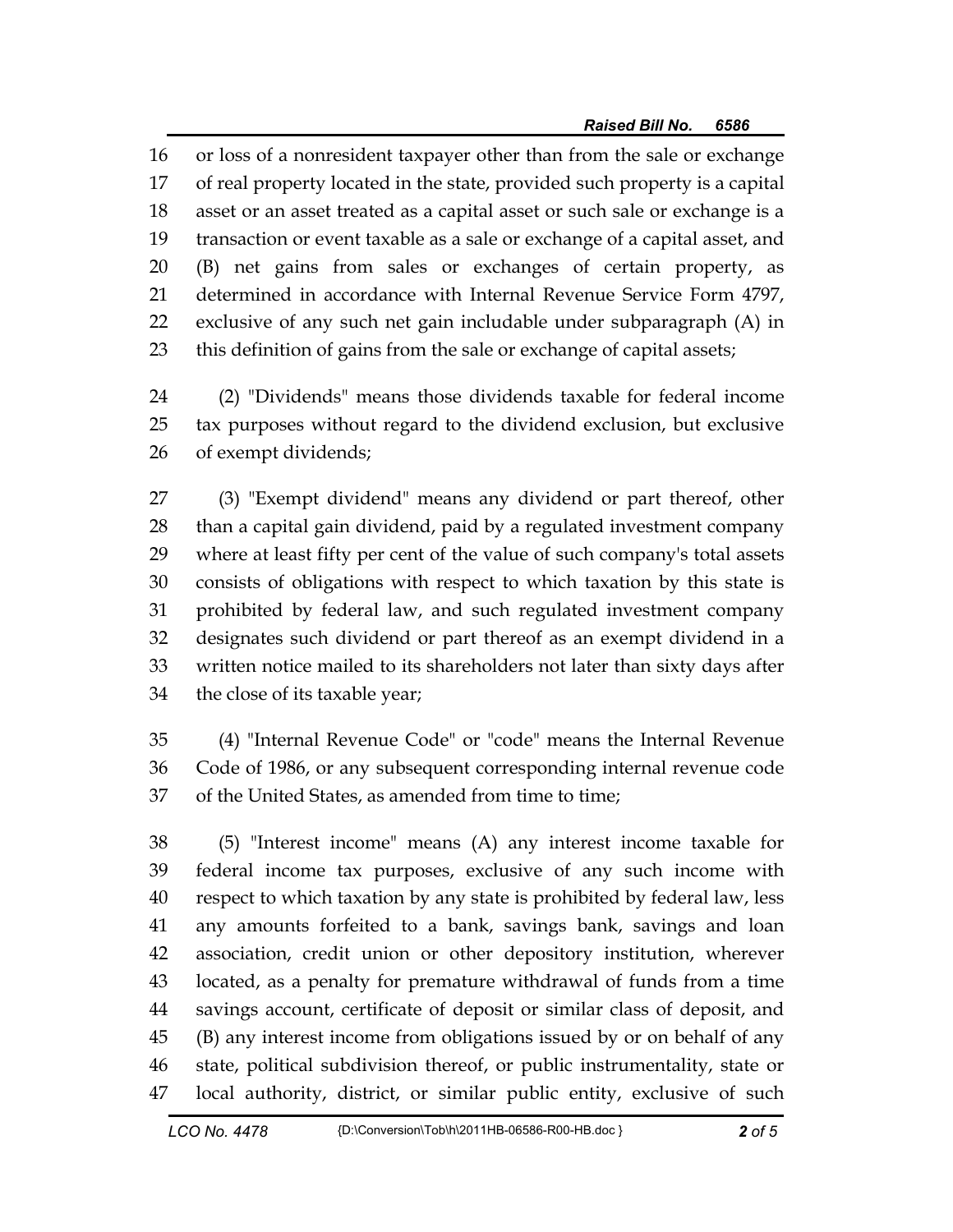48 income from obligations issued by or on behalf of the state, any 49 political subdivision thereof, or public instrumentality, state or local 50 authority, district, or similar public entity created under the laws of the 51 state;

52 (6) "Resident" means an individual: (A) Who is domiciled in this 53 state, provided, if the individual maintains no permanent place of 54 abode in this state, maintains a permanent place of abode elsewhere 55 and spends in the aggregate not more than thirty days of the taxable 56 year in this state, the individual shall be deemed not a resident; or (B) 57 who is not domiciled in this state but maintains a permanent place of 58 abode in this state and is in this state for an aggregate of more than one 59 hundred eighty-three days of the taxable year, unless the individual, 60 not being domiciled in this state, is in the armed forces of the United 61 States;

62 (7) "Taxpayer" means (A) a married couple, both of whom are 63 residents in this state, whether or not they file for the taxable year a 64 single federal income tax return jointly, and (B) every other individual 65 who is a resident in this state, who has earnings received, credited or 66 accrued in any taxable year from gains from the sale or exchange of 67 capital assets, or from dividends or interest income subject to tax 68 under the provisions of the Internal Revenue Code, and any husband 69 and wife when either of such husband or wife, or both, are not 70 residents in this state and who file for the taxable year a single federal 71 income tax return jointly, and every other individual who is not a 72 resident in this state, who has earnings received, credited or accrued in 73 any taxable year from gains from the sale or exchange of real property 74 located in the state, provided such property is a capital asset or an 75 asset treated as a capital asset or such sale or exchange is a transaction 76 or event taxable as a sale or exchange of a capital asset.

77 (b) Not later than July 1, 2012, the Department of Revenue Services 78 shall calculate the amount of personal income tax paid to this state on 79 that portion of Connecticut adjusted gross income equal to the capital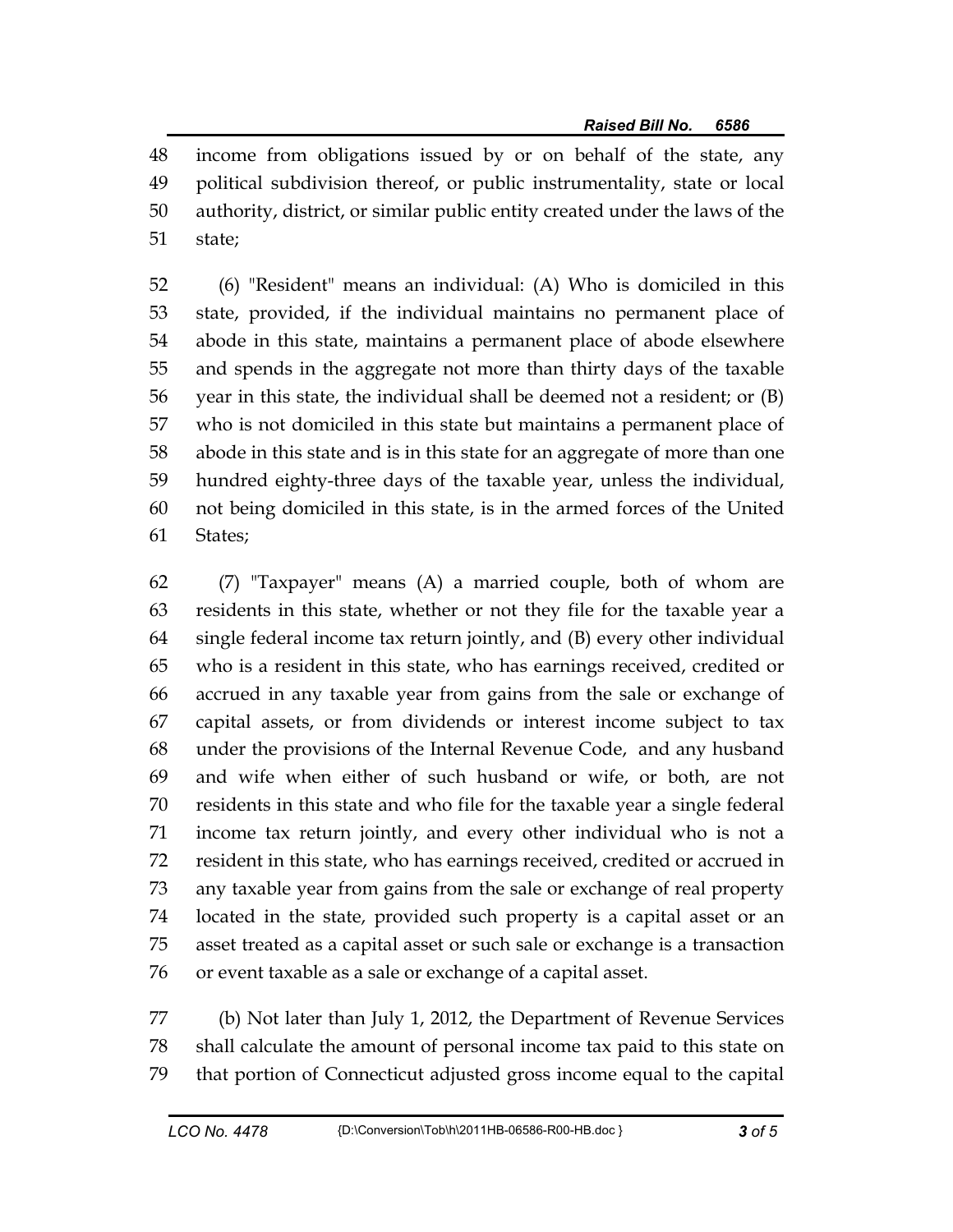80 gains, dividend and interest income includable in gross income for 81 federal tax purposes. The amount of Connecticut income tax applicable 82 to a taxpayer's capital gains, dividend and interest income shall be 83 based upon the ratio of such capital gains, dividend and interest 84 income to such taxpayer's total Connecticut adjusted gross income. 85 The department shall calculate the total amount of personal income tax 86 paid on said portion of Connecticut adjusted gross income and 87 collected during the fiscal year ending June 30, 2012, and during the 88 fiscal year ending June 30, 2013. The average of the amount collected 89 during the two fiscal years shall represent the base amount.

90 (c) On and after July 1, 2014, the Commissioner of Revenue Services 91 shall segregate the amount of Connecticut income tax applicable to the 92 total capital gains, dividend and interest income that is in excess of the 93 base amount determined in accordance with subsection (b) of this 94 section. In each succeeding fiscal year, the amount segregated shall be 95 the amount that exceeds the amount segregated the previous fiscal 96 year.

97 (d) Amounts segregated in accordance with subsection (c) of this 98 section shall used as follows: (1) Fifty per cent of such amounts shall 99 be deposited in the Budget Reserve Fund; (2) twenty-five per cent shall 100 be used to make payments on outstanding debt in excess of the 101 payments currently due; and (3) twenty-five per cent of such amounts 102 shall be used to make payments into public pension funds in excess of 103 the annual required contribution.

This act shall take effect as follows and shall amend the following sections: Section 1 *July 1, 2011* New section

## *Statement of Purpose:*

To establish a revenue stream dedicated to the use of the rainy day fund, debt payments and contributions to public pension plans, by segregating any increases in personal income tax attributable to